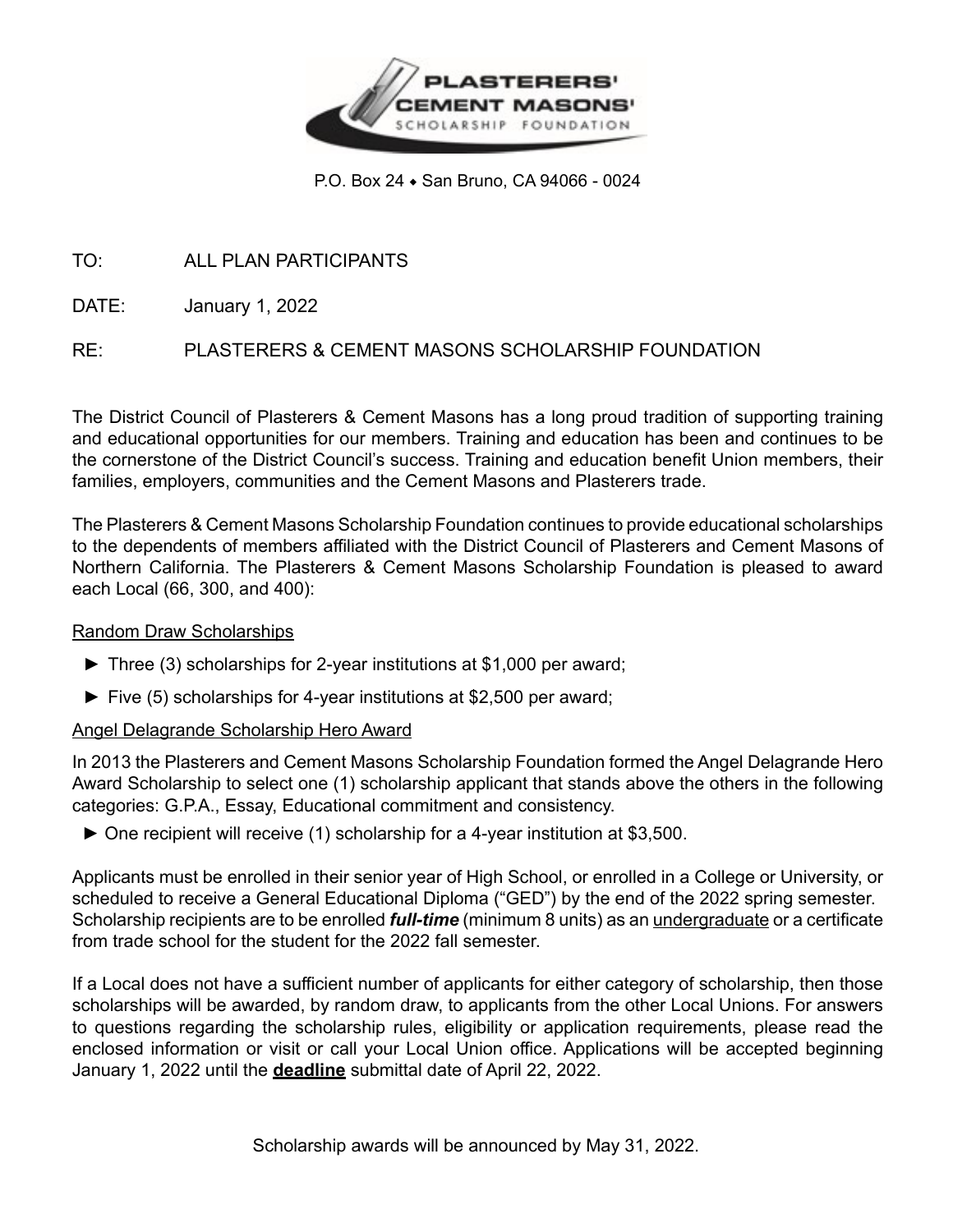# **PLASTERERS & CEMENT MASONS SCHOLARSHIP FOUNDATION 2022 SCHOLARSHIP ELIGIBILITY AND RULES**

# **RULES**

- ► Applicants must be a dependent child, stepchild, grandchild or adopted child or other dependent (*up to 23 years of age, unmarried, full-time student (***8 units***) and a dependent on the member's income tax return*) of a member of any Local Union affiliated with the District Council of Plasterers and Cement Masons of Northern California. The parent or guardian of the applicant must have been *a member in good standing of the Plasterers and Cement Masons* for at least six (6) months preceding the date of the Application.
- ► Applicants must be either presently enrolled in their senior year of High School, at a College or University, or scheduled to receive a General Educational Diploma ("GED") by the end of the 2022 spring semester and have a minimum grade point average of 2.0 (minus the \$3,500 Award).
- ► Dependents of the Board of Directors and Scholarship Selection Committee are not eligible to apply for scholarships.

Applicants must be an **undergraduate** student attending an accredited College, University or Trade School and must be enrolled in a **full-time** program leading toward a degree. The scholarships will be paid directly to the scholarship recipient's Educational Institution upon **proof of full-time registration**.

# **It is the responsibility of the applicant to see that criteria is met and necessary items are completed and sent via one of the methods listed below no later than the specified deadline date of April 30, 2022. Send Via Mail to: PLASTERERS & CEMENT MASONS SCHOLARSHIP FOUNDATION P.O. Box 24 San Bruno, CA 94066 - 0024**

*or*

# **Via E-Mail to: Info@PCMSF.org** *and* **ACortez@PCMSF.org**

# **APPLICATION REQUIREMENTS**

To participate in the random draw process, **complete the following required items and E-Mail or mail via the methods above** *before* **the deadline:**

- 1. Completed Application (must state college of choice i.e. 2-year or 4-year educational institution)
- 2. One page essay (2,000 words or less)
- 3. Certified transcript showing the last completed semester or quarter

*Applicants that do not include the required materials above will be disqualified*.

*Scholarship Awards will be announced by May 31, 2022*

THE PLASTERERS & CEMENT MASONS SCHOLARSHIP FOUNDATION RESERVES THE RIGHT TO POST THE NAMES OF PARTICIPANTS AND SCHOLARSHIP RECIPIENTS ON ITS WEBSITE.

The Board members of the Scholarship Foundation, at its discretion, may amend the scholarship amount, eligibility, rules or other qualifying criteria at any time.